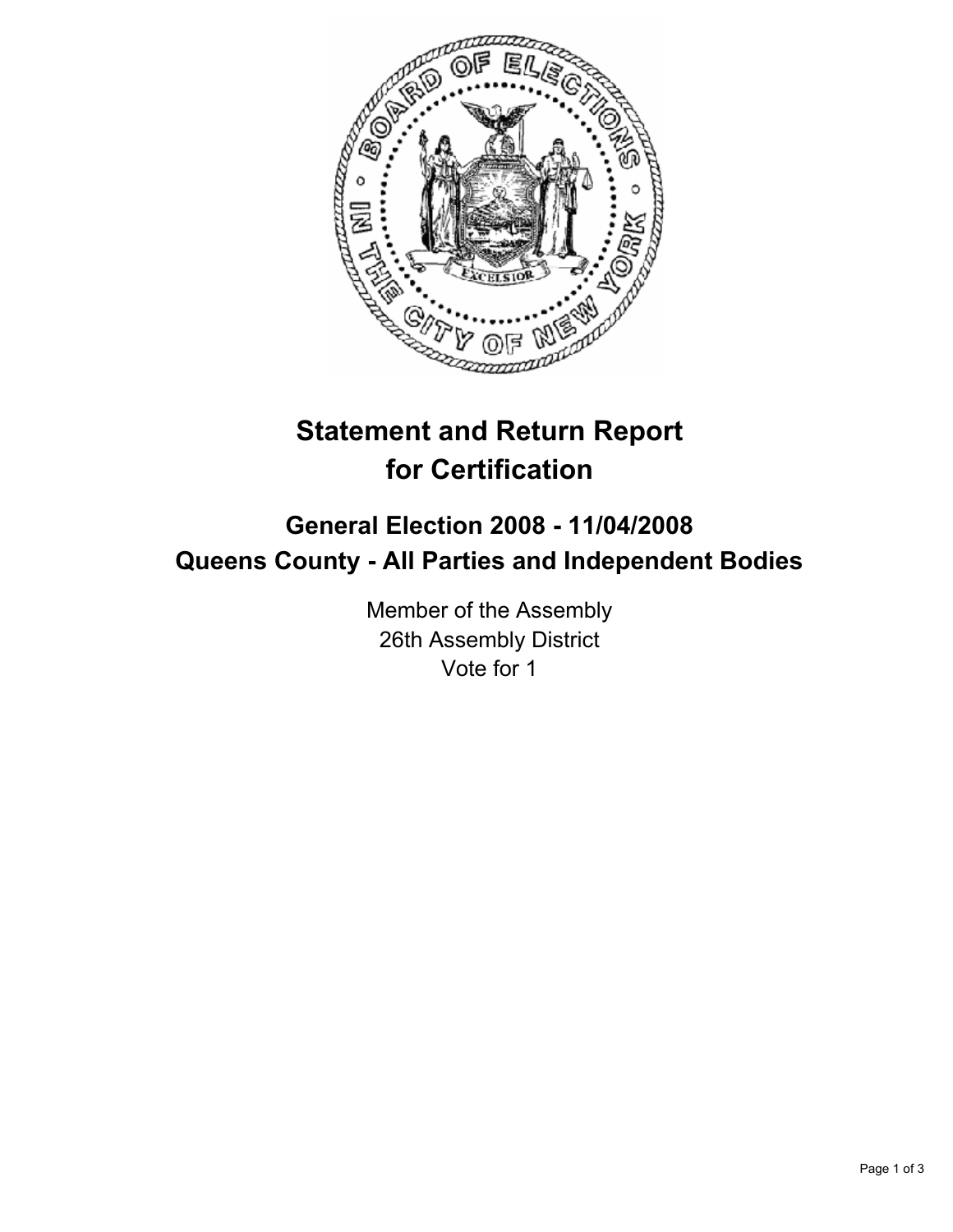

## **Assembly District 26**

| PUBLIC COUNTER                             | 43,080 |
|--------------------------------------------|--------|
| <b>EMERGENCY</b>                           | 236    |
| <b>ABSENTEE/MILITARY</b>                   | 1,495  |
| <b>AFFIDAVIT</b>                           | 950    |
| <b>Total Ballots</b>                       | 45,981 |
| ANN MARGARET E CARROZZA (DEMOCRATIC)       | 24,256 |
| ROBERT J SPERANZA (REPUBLICAN)             | 10,769 |
| ROBERT J SPERANZA (INDEPENDENCE)           | 609    |
| ROBERT J SPERANZA (CONSERVATIVE)           | 880    |
| ANN MARGARET E CARROZZA (WORKING FAMILIES) | 868    |
| ANDREW FREITAG (WRITE-IN)                  |        |
| DONALD BLAKE (WRITE-IN)                    |        |
| ELSA J GOLDENWIENN (WRITE-IN)              |        |
| <b>GRACE MENG (WRITE-IN)</b>               |        |
| JOHN KOCHENDAFE (WRITE-IN)                 |        |
| <b>Total Votes</b>                         | 37,387 |
| Unrecorded                                 | 8,594  |